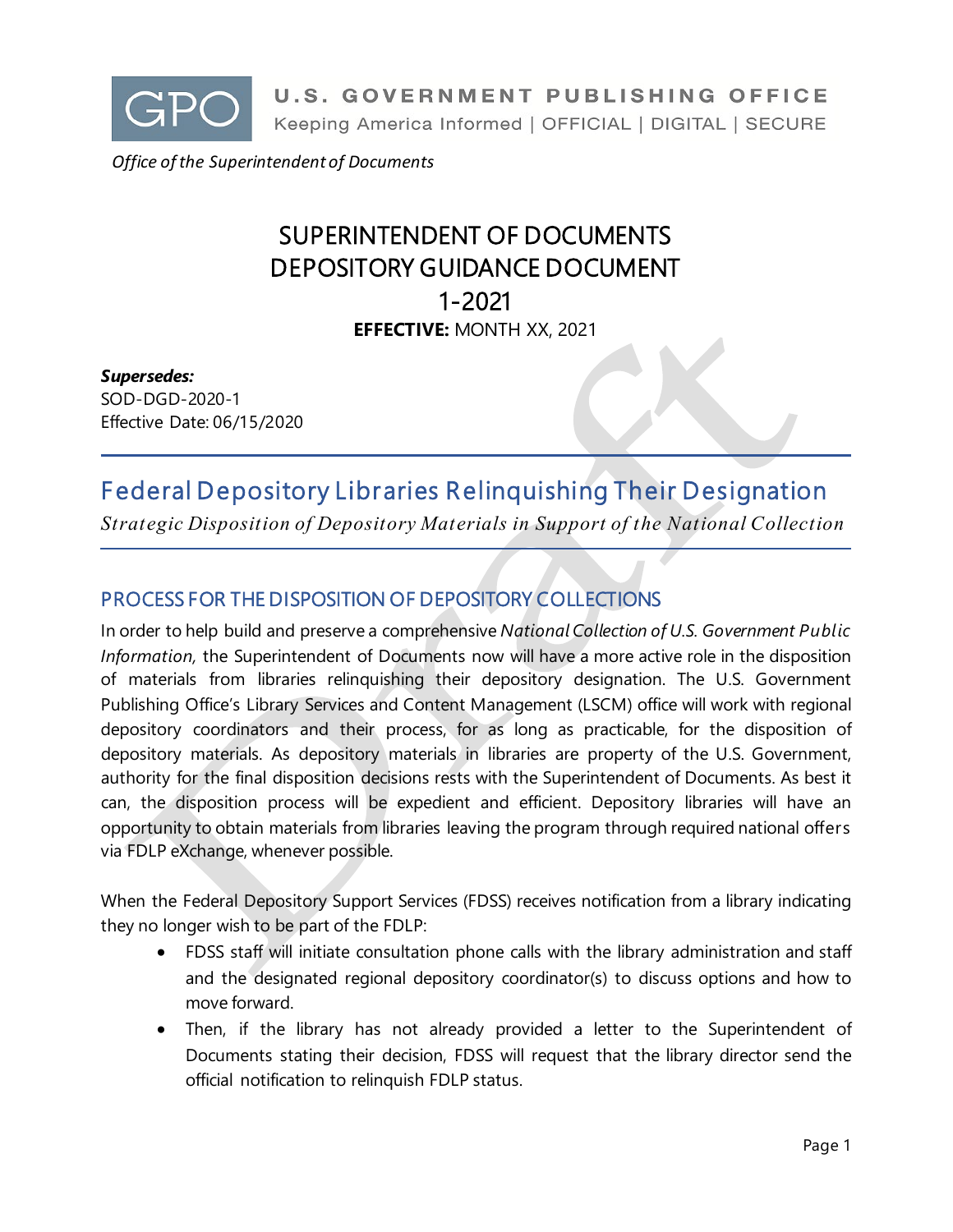- The Superintendent of Documents will then reply to the library director's letter, transmitting the Collection Disposition Plan, which formalizes the decisions on how to move forward with the disposition of depository materials.
- The library will remain in the FDLP and provide access to depository materials, to the greatest extent possible, until the disposition process is completed.
- LSCM may visit the library to assess the situation and the collection. Regional depository coordinators are encouraged to do the same.
- The designated regional depositor(ies) and selectives in the same state or region will have the opportunities to obtain materials from the library leaving the program, before LSCM or other depositories nationwide.
- LSCM will review the remaining collection with an eye for digitization needs, "at-risk" materials, and rare or unreported publications.
- LSCM will ensure, whenever possible, that other depository libraries have an opportunity to obtain materials from these collections, particularly Preservation Stewards and other regional depository libraries, through national offers via FDLP eXchange.
- The library leaving the program may ask to permanently retain materials received through the FDLP after the disposition process concludes. Each request will be reviewed on an individual basis by the Superintendent of Documents and the designated regional depository librar(ies), and the library will be advised of that decision via a letter from the Superintendent of Documents.
- The Superintendent of Documents will provide final written authorization for the disposal of materials at the conclusion of the disposition process. No materials shall be discarded prior to receiving this authorization.
- The former depository will then be removed from all LSCM systems, and their official file will be retained.

| Comparing SOD-DGD-1-2021 & Previous Disposition Process                                       | SOD-<br>$DGD-1-$<br>2021 | <b>Previous</b> |
|-----------------------------------------------------------------------------------------------|--------------------------|-----------------|
| Regionals able to obtain materials from libraries leaving the FDLP                            |                          |                 |
| Selectives in the same state or region able to obtain materials                               | Υ                        | S               |
| All depository libraries able to obtain materials from libraries leaving the FDLP             | Υ                        |                 |
| The library relinquishing FDLP status may request to retain specified<br>depository materials | γ                        |                 |
| LSCM able to obtain materials from libraries leaving the FDLP                                 | Υ                        |                 |
| Library remains in the FDLP until disposition of materials is completed                       |                          | N               |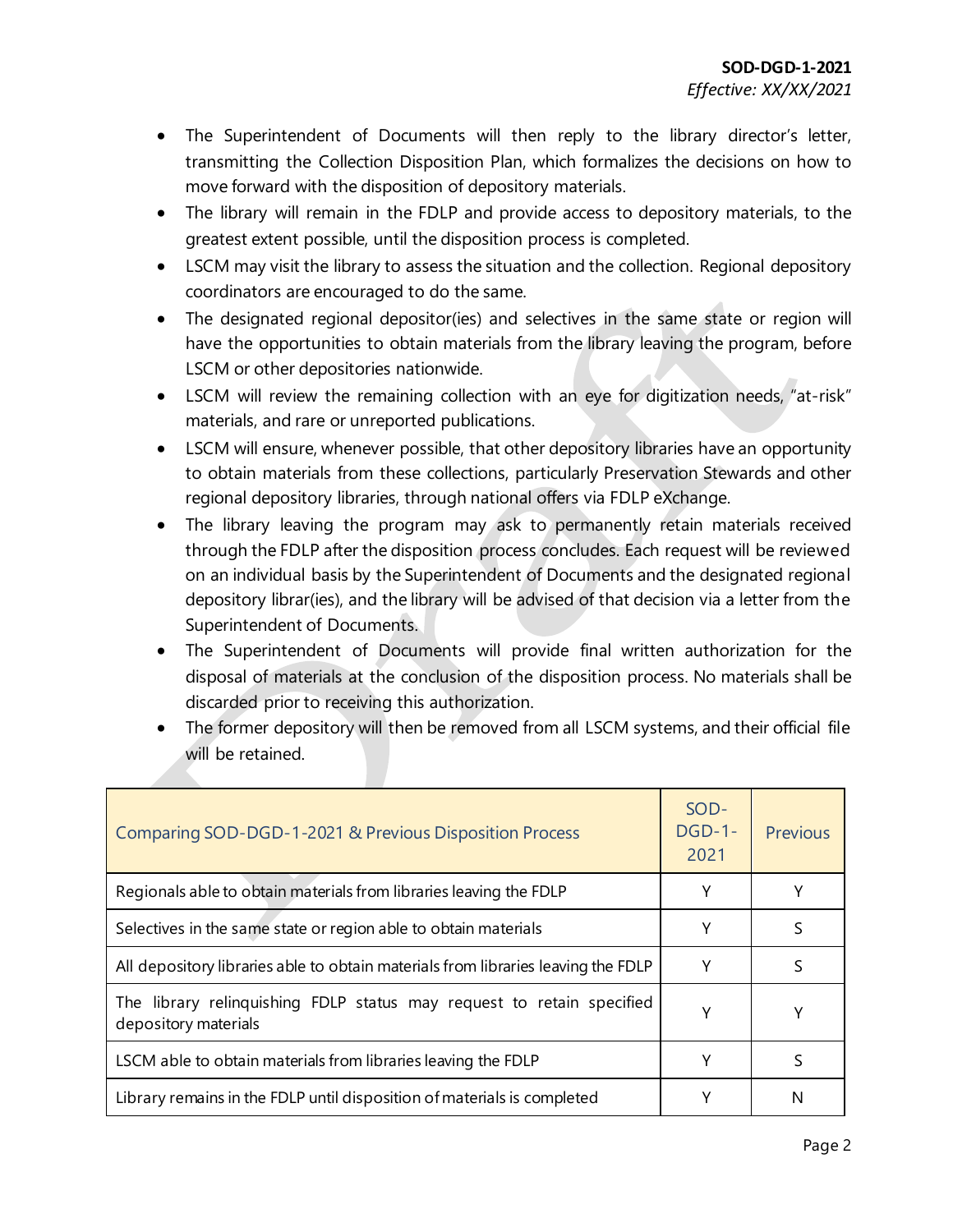| Comparing SOD-DGD-1-2021 & Previous Disposition Process                                         | SOD-<br>$DGD-1-$<br>2021 | <b>Previous</b> |
|-------------------------------------------------------------------------------------------------|--------------------------|-----------------|
| Authority for the final disposition decisions will rest with the Superintendent<br>of Documents | v                        | N               |

Y= Yes  $/N = No / S =$  Sometimes

### DISPOSITION OF MATERIALS BACKGROUND

The statutory authority for the Federal Depository Library Program (FDLP) resides in "Depository Library Program"—44 United States Code §§1901-1916. With the exception of GPO's name change in December 2014, the last revision to Chapter 19 was the addition of §1916 in 1978 that provides by-law depository designation for libraries of accredited law schools.

While §1909 addresses libraries being removed from the FDLP for not fulfilling their statutory obligations, and §1910 addresses designating replacement depositories, there is no section that covers libraries wishing to leave the FDLP of their own accord. Chapter 19, therefore, provides no direction on the disposition of the depository collections held by libraries leaving the FDLP depository collections that are the property of the Federal Government.

Disposition of unwanted documents, however, is covered in §1912, which states that regional depository libraries shall provide "assistance for depository libraries in the disposal of unwanted Government publications." And further it states, "The libraries designated as regional depositories may permit depository libraries, within the areas served by them, to dispose of Government publications which they have retained for five years after first offering them to other depository libraries within their area, then to other libraries."

The first guidance provided to regional depository libraries regarding assisting selective depository libraries with the discard of unwanted documents came in their official regional designation notification letter. In the letter, it suggests that they may want to have selectives list publications they no longer need and "you may want to check the lists for any publications which may be missing from your own collection."

This concept was incorporated into the 1974 *[Instructions to Depository Libraries](https://hdl.handle.net/2027/uiug.30112097049479?urlappend=%3Bseq=10),* and required by the 1988 *[Instructions to Depository Libraries](https://www.govinfo.gov/content/pkg/GOVPUB-GP3-c5659289aa34e3584ea51ffe643baf2d/pdf/GOVPUB-GP3-c5659289aa34e3584ea51ffe643baf2d.pdf)*. These instructions also applied this process to libraries relinquishing their depository designation. Libraries leaving the FDLP were permitted to keep publications they had received through the Program, if approved by the regional depository. This basic process remained essentially unchanged for more than twenty years: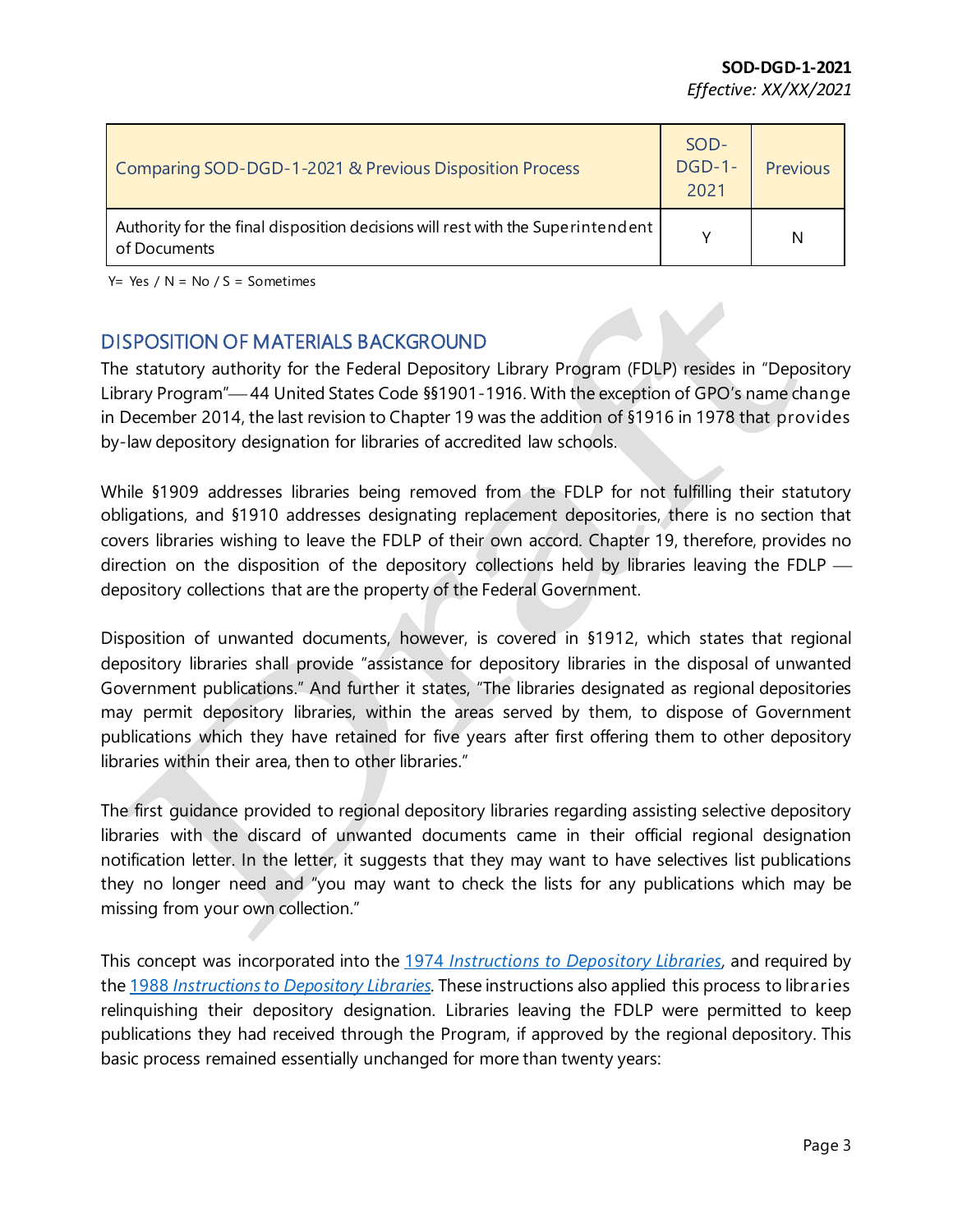- Regional depository libraries require selectives to list each document they were discarding, including the SuDoc number, title, and date.
- Regionals were expected to acquire any documents offered by their selectives and missing from their own permanent collection in order to create a comprehensive regional collection.
- After regional library review, the lists were distributed to other depository libraries in the state(s) served by the regional and then materials could also be offered to depositories nationwide.
- Once these were completed, the discarding library could offer remaining documents to non-depository libraries or they could be disposed of in an "appropriate" manner.

In 1995, in response to complaints of an onerous process for both regional and selective depository libraries, and with the approval of the GPO General Counsel,<sup>[1](#page-3-0)</sup> more flexibility, more latitude, and more discretion in the weeding process was granted to regional depository libraries. Discard approval options in addition to generating lists, include:

- Review by regional depository coordinator, in-person, of publications to be discarded.
- Require selectives to check discards against the regional's "needs" list.
- Exempt selectives from listing specific formats or categories of documents.

Both regional and selective depository libraries have long seen the disposition of materials process as burdensome. It is a laborious process that can often take years to complete. Their burden could be reduced with LSCM accepting additional responsibilities. At present most, but not all, regional depository libraries have written guidance and instructions for selective depository libraries that prescribe their discard process.

### THE NEED TO CHANGE DISPOSITION OF DEPOSITORY MATERIALS

A complete collection of the Federal Government's publications does not exist in any one location. The geographically disbursed *National Collection of U.S. Government Public Information* supports the work of the Cataloging and Indexing (C&I) Program in the development of a comprehensive index of public documents, and it supports the FDLP in identification of titles for dissemination to the libraries, while providing governmental collections for reference, study, research, and the promotion of knowledge.

Building and preserving a comprehensive *National Collection* is a GPO strategic priority. In order to accomplish this, LSCM must be able to exercise a more active role in the workflow for the disposition of materials from Federal depository libraries when the library is relinquishing its depository designation. Including LSCM in the process will:

<span id="page-3-0"></span> <sup>1</sup> This GeneralCounsel memo, "1995 Memorandum On Eliminating Microfiche From Future Discard Lists," was reprinted in *[Administrative Notes](https://www.govinfo.gov/content/pkg/GOVPUB-GP3-dce6e0027d305b2f7767cef944feb360/pdf/GOVPUB-GP3-dce6e0027d305b2f7767cef944feb360.pdf)*, 25(12-13), pp.12-16.